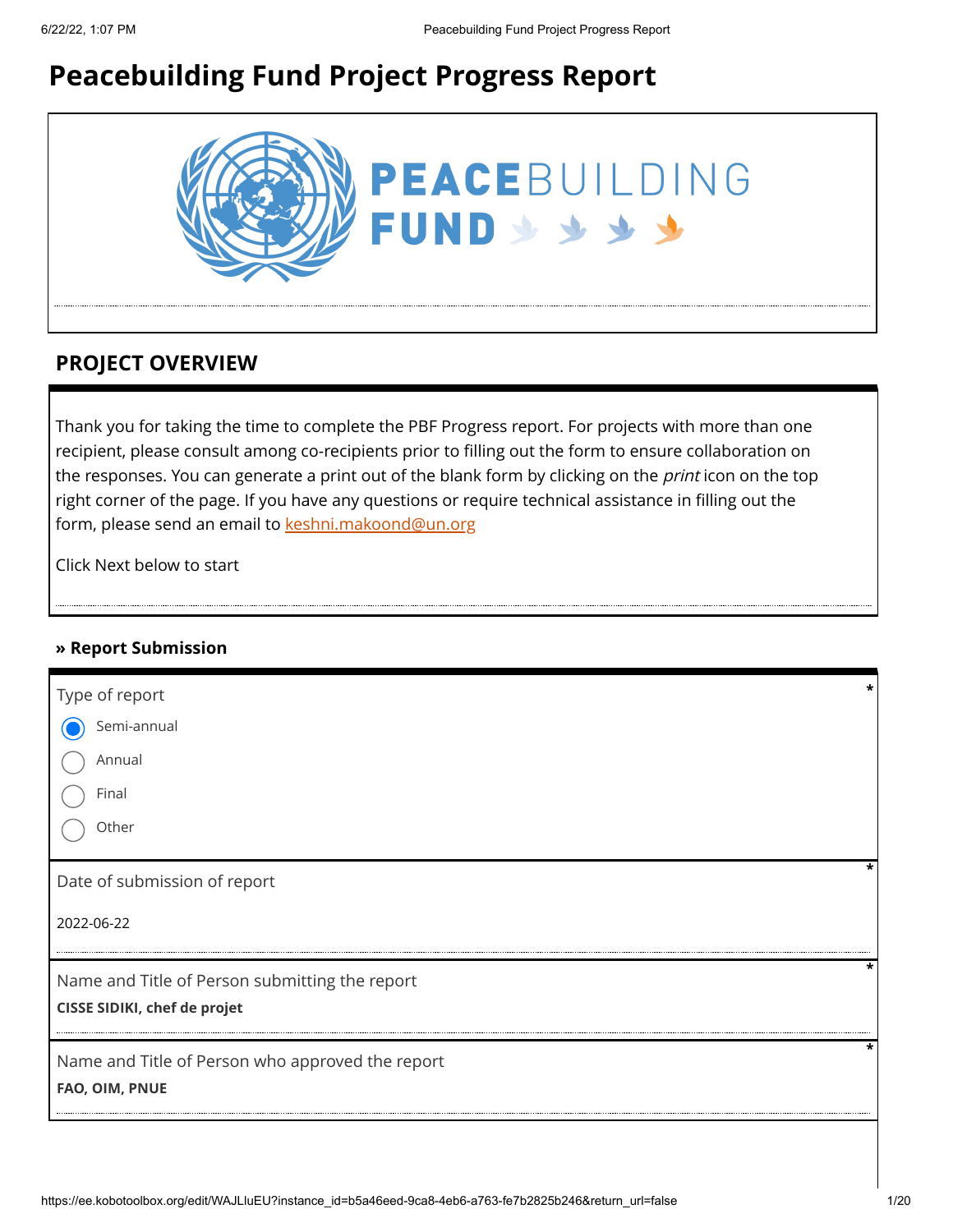| Have all fund recipients for this project contributed to the report?                                                                                                             | $\star$ |
|----------------------------------------------------------------------------------------------------------------------------------------------------------------------------------|---------|
| yes                                                                                                                                                                              |         |
| no                                                                                                                                                                               |         |
| Did PBF Secretariat review the report?                                                                                                                                           |         |
| If there is no PBF secretariat in country, please select "Not applicable". If there is a PBF secretariat, you should normally ensure that they<br>have an opportunity to review. |         |
| yes                                                                                                                                                                              |         |
| no                                                                                                                                                                               |         |
| Not Applicable                                                                                                                                                                   |         |

## **» Project Information and Geographical Scope**

| Is this a cross-border project?                                           |                           | *                               |
|---------------------------------------------------------------------------|---------------------------|---------------------------------|
| no<br>yes                                                                 |                           |                                 |
| Please select the geographical region in which the project is implemented |                           |                                 |
| Asia and the Pacific                                                      | Central & Southern Africa | East Africa                     |
| Europe and Central Asia                                                   | Global                    | Latin America and the Carribean |
| Middle East and North Africa                                              | West Africa               |                                 |
| Country of project implementation                                         |                           |                                 |
| Benin                                                                     | Burkina Faso              | Cote D'Ivoire                   |
| Gambia                                                                    | Guinea                    | Guinea-Bissau                   |
| Liberia                                                                   | Mali                      | Mauritania                      |
| Niger                                                                     | Nigeria                   | Senegal                         |
| Sierra Leone                                                              | Togo                      | Other, Specify                  |
|                                                                           |                           |                                 |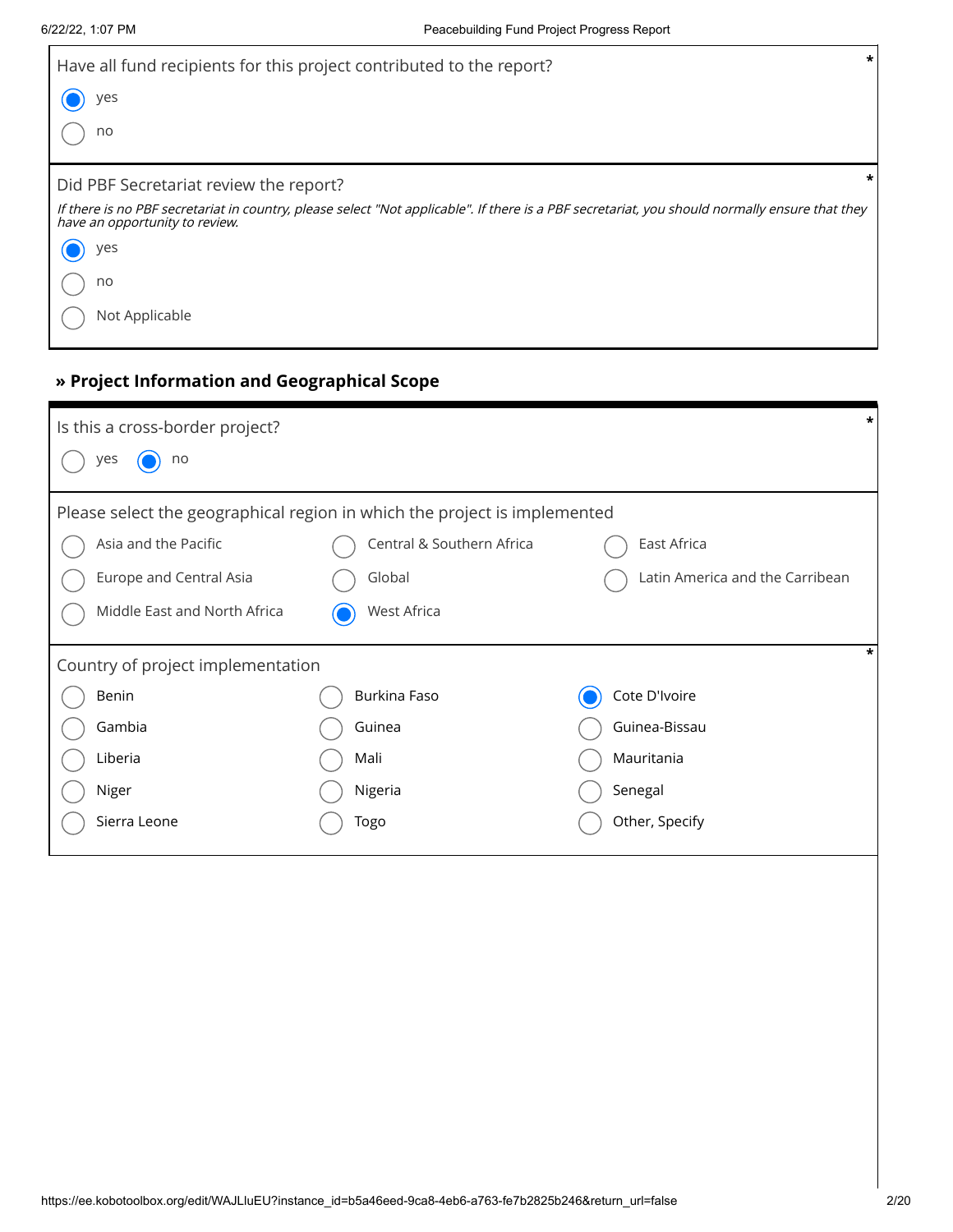$\sqrt{ }$ 

|            | Project Title                                                                                                                                                                                                  |
|------------|----------------------------------------------------------------------------------------------------------------------------------------------------------------------------------------------------------------|
|            | 00108189: "Strengthening Youth Participation in Peacebuilding                                                                                                                                                  |
|            | 00108201: "Supporting the Consolidation of Community Disarmament, Reintegration of Ex-Combatants and SSR in<br>Cote d'Ivoire"                                                                                  |
|            | 00119197: «YPS1 en pratique » : Auto-analyse et renforcement du leadership des jeunes dans la prévention de la<br>violence politique en Côte d'Ivoire.                                                         |
|            | 00095624: Appui a la planification, la coordination, au suivi et a l'evaluation de la mise en oeuvre du plan priorite de<br>consolidation de la paix (PBF Secretariat)                                         |
|            | 00124534: Consolidation de la paix dans la zone frontalière du nord-est de la Côte d'Ivoire, par le biais d'une gestion<br>participative et planifiée des ressources naturelles                                |
|            | 00125911: Contribution à la construction d'une élite politique responsable à travers la gestion pacifique des crises<br>dans l'espace universitaire en vue d'une paix durable en Côte d'ivoire                 |
|            | 00125910: Initiative des Jeunes Leaders (Hommes et Femmes) Engagés pour la Consolidation de la Paix en Côte<br>d'Ivoire                                                                                        |
|            | 00119479: Les jeunes comme moteurs de prévention des discours de haine                                                                                                                                         |
|            | 00113058: Participation des jeunes à la gestion durable des ressources forestières pour le renforcement de la<br>cohésion sociale dans la région Ouest de la Côte d'Ivoire                                     |
|            | 00118902: Participation des Jeunes à la prévention et à la gestion des conflits identitaires liés à la profanation et à<br>l'exploitation des forêts sacrées dans le département de Biankouma en Côte d'Ivoire |
|            | 00112179: Support to democratic processes and peacebuilding in Côte d'Ivoire                                                                                                                                   |
|            | 00112718: Support to Rule of Law and Human Rights for Peacebuilding in Côte d'Ivoire                                                                                                                           |
|            | Other, Specify                                                                                                                                                                                                 |
|            | *<br>Project Start Date                                                                                                                                                                                        |
| 2020-10-28 |                                                                                                                                                                                                                |
|            | *<br>Project end Date                                                                                                                                                                                          |
| 2023-04-25 |                                                                                                                                                                                                                |
|            | Has this project received an extension?                                                                                                                                                                        |
|            | YES, Cost Extension                                                                                                                                                                                            |
|            | YES, No Cost Extension                                                                                                                                                                                         |
|            | YES, Both Cost and No Cost extensions                                                                                                                                                                          |
|            |                                                                                                                                                                                                                |
|            | NO, No Extensions                                                                                                                                                                                              |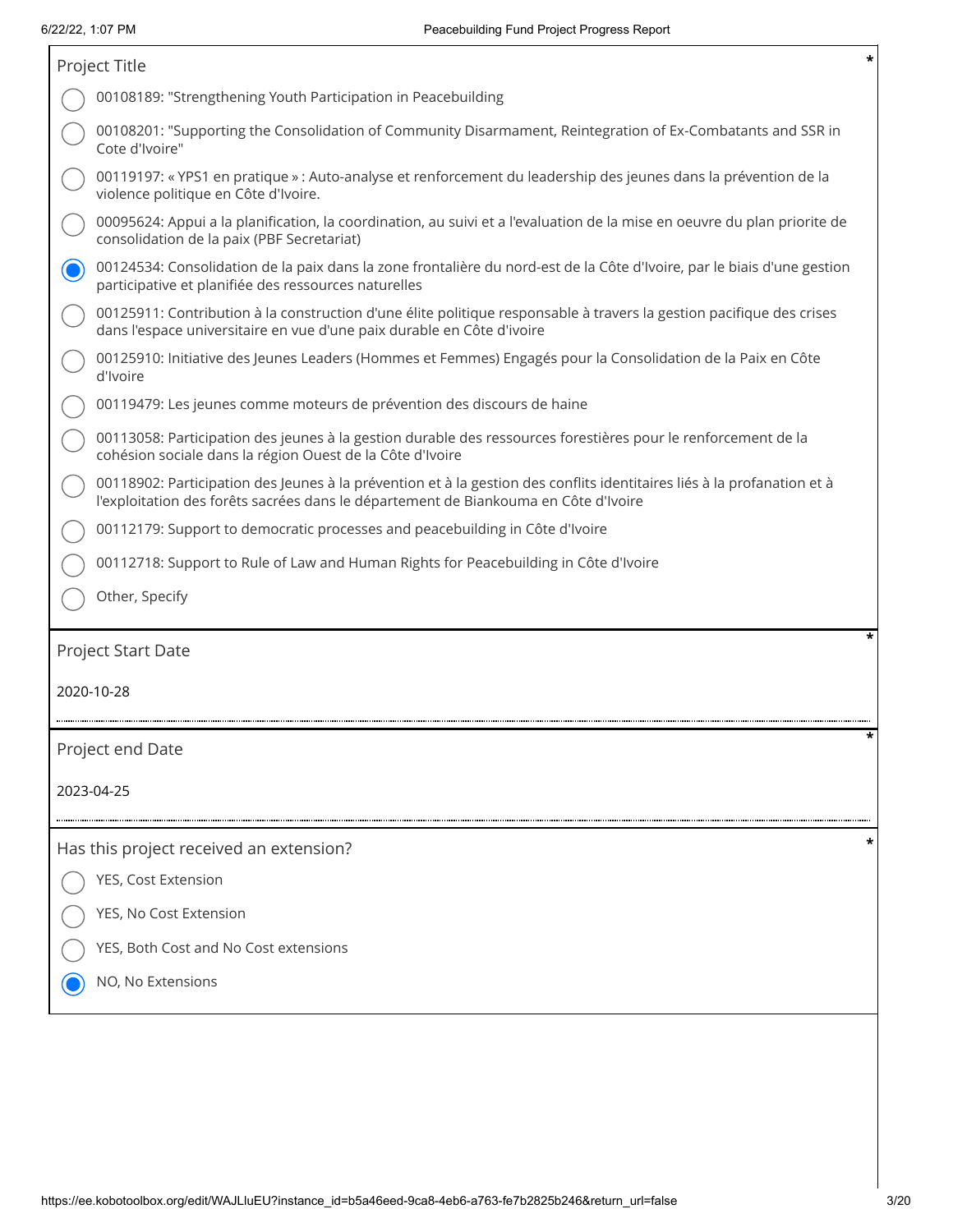| Will this project be requesting an extension?                      | * |
|--------------------------------------------------------------------|---|
| YES, Cost Extension                                                |   |
| YES, No Cost Extension                                             |   |
| YES, Both Cost and No Cost extensions                              |   |
| NO, No Extensions                                                  |   |
| Is funding disbursed either into a national or regional trust fund | * |
| yes                                                                |   |
| no                                                                 |   |
|                                                                    |   |

# **Recipients**

| *<br>Is the lead recipient a UN agency or a non UN entity?                                        |
|---------------------------------------------------------------------------------------------------|
| UN entity                                                                                         |
| Non-UN Entity                                                                                     |
| *                                                                                                 |
| Please select the lead recipient                                                                  |
| UNDP: United Nations Development Programme<br>IOM: International Organization for Migration       |
| UNICEF: United Nations Children's Fund                                                            |
| OHCHR: Office of the United Nations High Commissioner for Human Rights                            |
| UNWOMEN: United Nations Entity for Gender Equality and the Empowerment of Women                   |
| UNHCR: United Nations High Commissioner for Refugees<br>UNFPA: United Nations Population Fund     |
| WFP: World Food Programme<br>FAO: Food and Agriculture Organization                               |
| <b>UNHABITAT: United Nations Human Settlements Programme</b>                                      |
| UNESCO: United Nations Educational, Scientific and Cultural Organization                          |
| ILO: International Labour Organization<br><b>UNEP: United Nations Environment Programme</b>       |
| PAHO/WHO<br>WHO: World Health Organization                                                        |
| UNCDF: United Nations Capital Development Fund<br>UNODC: United Nations Office on Drugs and Crime |
| UNOPS: United Nations Office for Project Services                                                 |
| ITC: International Trade Centre<br>UNIDO: United Nations Industrial Development Organization      |
| <b>UNDPO</b><br>Other, Specify                                                                    |
|                                                                                                   |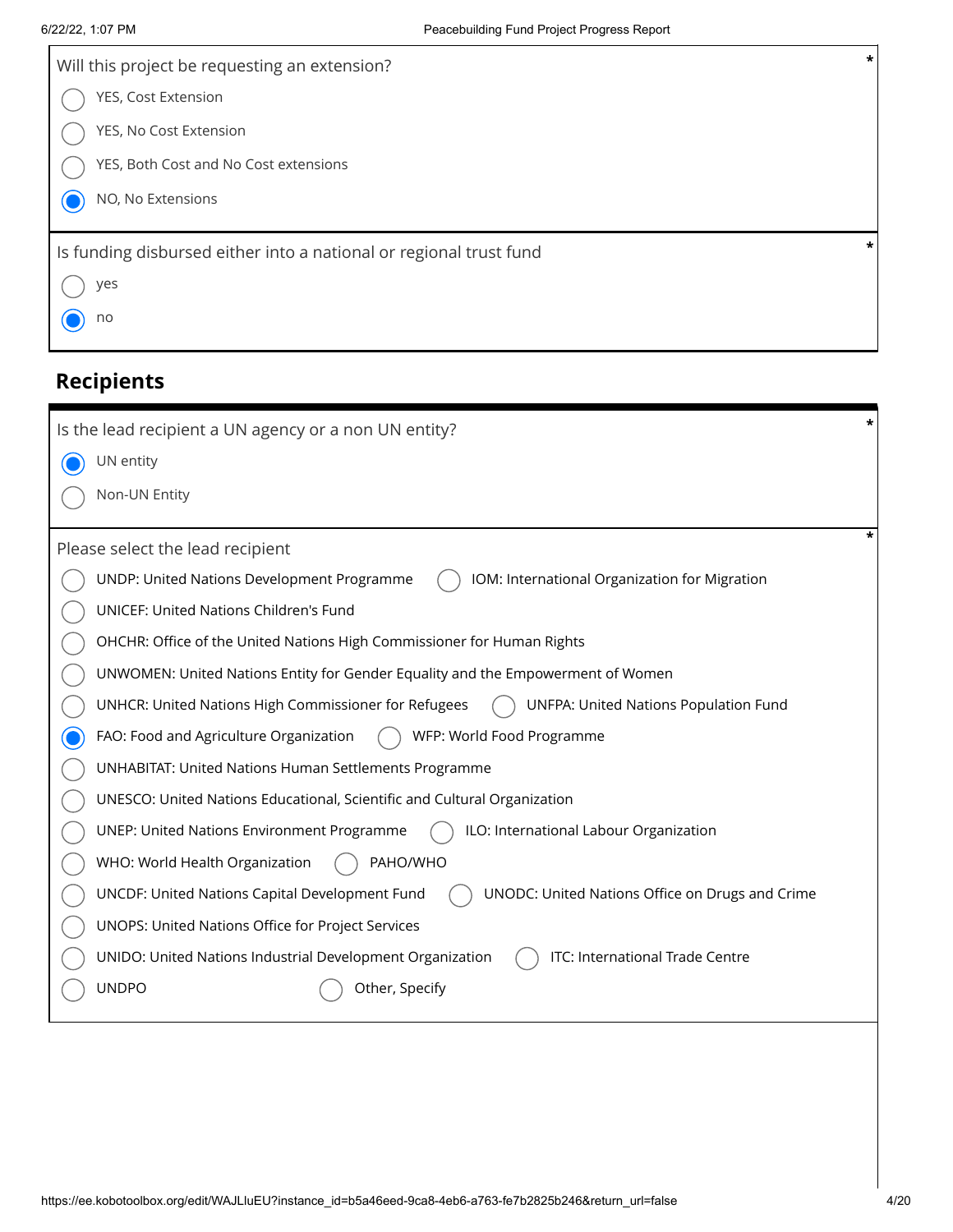| $\star$<br>Are there other recipients for this project?                                                  |
|----------------------------------------------------------------------------------------------------------|
| No other recipients                                                                                      |
| Yes, other UN recipients only                                                                            |
| Yes, other non-UN recipients only                                                                        |
| Yes, both UN and non-UN recipients                                                                       |
| Please select other UN recipients recipients                                                             |
| UNDP: United Nations Development Programme<br>IOM: International Organization for Migration              |
| <b>UNICEF: United Nations Children's Fund</b>                                                            |
| OHCHR: Office of the United Nations High Commissioner for Human Rights                                   |
| UNWOMEN: United Nations Entity for Gender Equality and the Empowerment of Women                          |
| <b>UNFPA: United Nations Population Fund</b><br>UNHCR: United Nations High Commissioner for Refugees     |
| FAO: Food and Agriculture Organization<br>WFP: World Food Programme                                      |
| <b>UNHABITAT: United Nations Human Settlements Programme</b>                                             |
| UNESCO: United Nations Educational, Scientific and Cultural Organization                                 |
| ILO: International Labour Organization<br><b>UNEP: United Nations Environment Programme</b>              |
| PAHO/WHO<br>WHO: World Health Organization                                                               |
| <b>UNCDF: United Nations Capital Development Fund</b><br>UNODC: United Nations Office on Drugs and Crime |
| UNOPS: United Nations Office for Project Services                                                        |
| ITC: International Trade Centre<br>UNIDO: United Nations Industrial Development Organization             |
| UN Department of Peace Operations<br>Other, Specify                                                      |

# **Financial Reporting**

### **» Delivery by Recipient**

**Please enter the total amounts in US dollars allocated to each recipient organization**

**Please enter the original budget amount, amount transferred to date and estimated expenditure by recipient.**

Please make sure you enter the correct amount. All values should be entered in **US Dollars**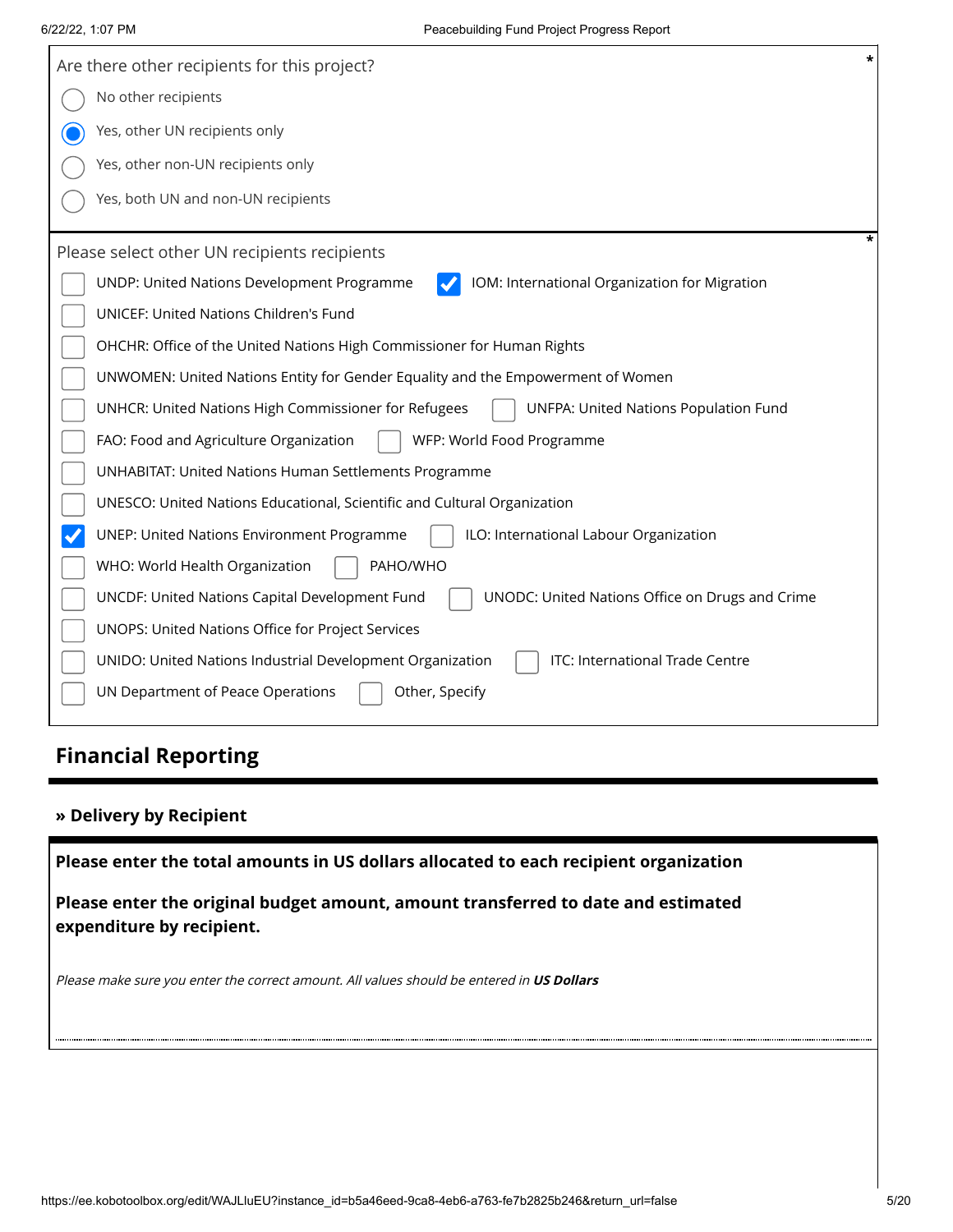6/22/22, 1:07 PM Peacebuilding Fund Project Progress Report

| <b>Recipients</b>                                                                             | <b>Total Project</b><br><b>Budget</b><br>(in US \$)<br>Please enter the total<br>budget as is in the<br>project document in US<br>Dollars | <b>Transfers to</b><br>date<br>(in US \$)<br>Please enter the total<br>amount transferred to<br>each recipient to date in<br>US Dollars | <b>Expenditure</b><br>to date<br>(in US \$)<br>Please enter the<br>approximate amount<br>spent to date in US<br>dollars | Implementati<br>on rate as a<br>percentage of<br>total budget<br>(calculated automatically) |
|-----------------------------------------------------------------------------------------------|-------------------------------------------------------------------------------------------------------------------------------------------|-----------------------------------------------------------------------------------------------------------------------------------------|-------------------------------------------------------------------------------------------------------------------------|---------------------------------------------------------------------------------------------|
| <b>FAO: Food</b><br>and<br><b>Agriculture</b><br>Organizatio<br>n                             | *<br>1000450                                                                                                                              | *<br>700314                                                                                                                             | 358071                                                                                                                  | 35.79 %                                                                                     |
| IOM:<br><b>Internation</b><br>al<br>Organizatio<br>n for<br><b>Migration</b>                  | $\star$<br>1000450                                                                                                                        | *<br>700315                                                                                                                             | *<br>464006                                                                                                             | 46.38 %                                                                                     |
| <b>UNEP:</b><br><b>United</b><br><b>Nations</b><br><b>Environmen</b><br>t<br><b>Programme</b> | $\star$<br>502900                                                                                                                         | *<br>352030                                                                                                                             | *<br>308954                                                                                                             | 61.43%                                                                                      |
| <b>TOTAL</b>                                                                                  | 2503800                                                                                                                                   | 1752659                                                                                                                                 | 1131031                                                                                                                 | 45.1<br>7%                                                                                  |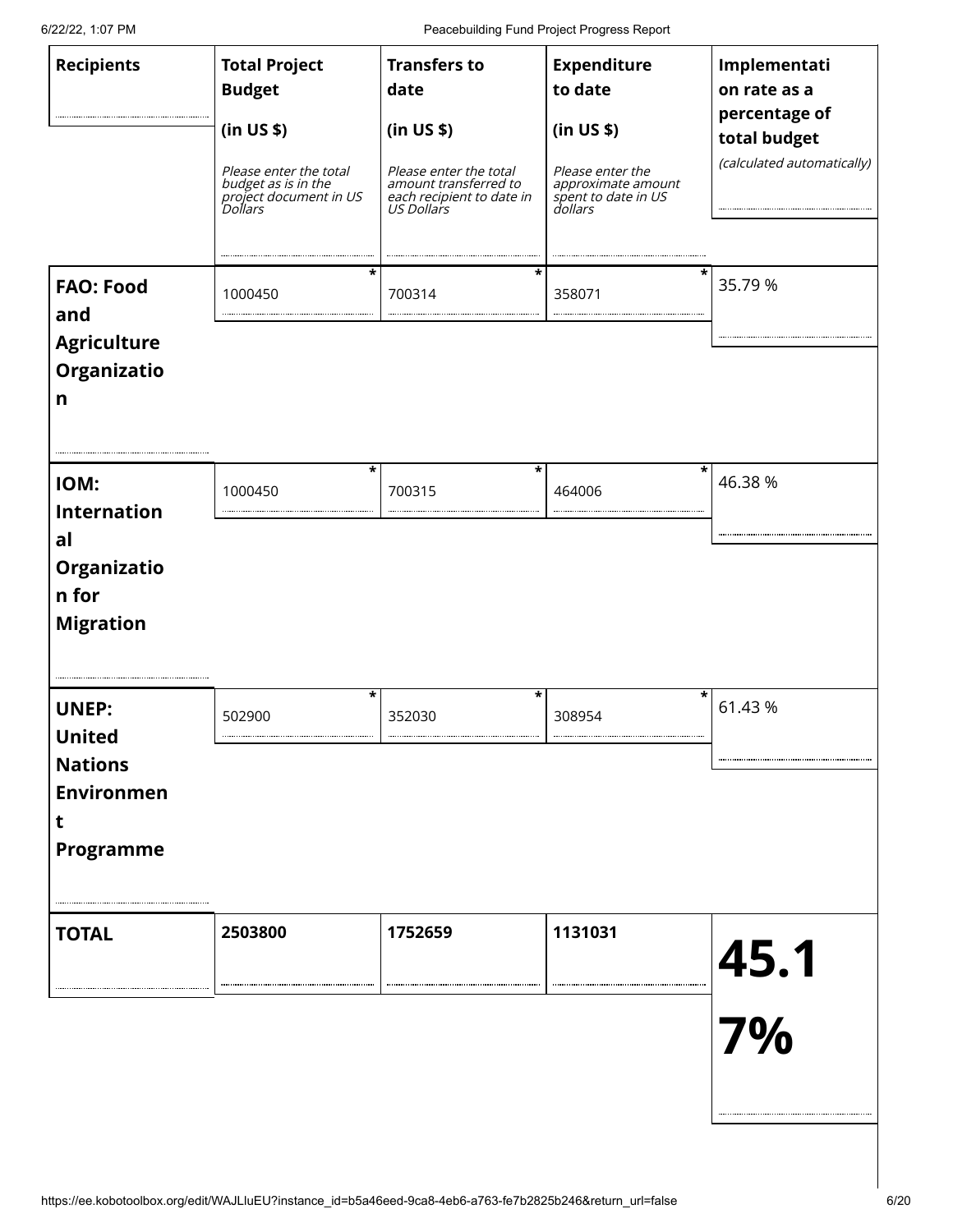Г

| The approximate implementation rate as percentage of total project budget based on the values<br>entered in the above matrix is 45.17%. Can you confirm that this is correct?                                         | * |
|-----------------------------------------------------------------------------------------------------------------------------------------------------------------------------------------------------------------------|---|
| Incorrect<br>Correct                                                                                                                                                                                                  |   |
| » Gender-responsive Budgeting                                                                                                                                                                                         |   |
| Indicate what <b>percentage (%)</b> of the budget contributes to gender equality or women's<br>empowerment (GEWE)?<br>30                                                                                              |   |
| The dollar amount of the budget contributing to Gender Equality and Women's Empowerment (GEWE)<br>based on percentage entered above and total project budget is US \$751140. Can you confirm that<br>this is correct? |   |
| Incorrect<br>Correct                                                                                                                                                                                                  |   |
| Amount expended to date on efforts contributiong to gender equality or women's empowerment is<br><b>US \$ 339309.3.</b> Is this correct?                                                                              |   |
| Incorrect<br>Correct                                                                                                                                                                                                  |   |
| ATTACH PROJECT EXCEL BUDGET SHOWING CURRENT APPROXIMATE EXPENDITURE.<br>The templates for the budget are available here                                                                                               |   |
| Rapport financier Projet Gestion des ressources naturelles Juin 22_PNUE.OIM FAO-16_12_7.xlsx                                                                                                                          |   |

# **Project Markers**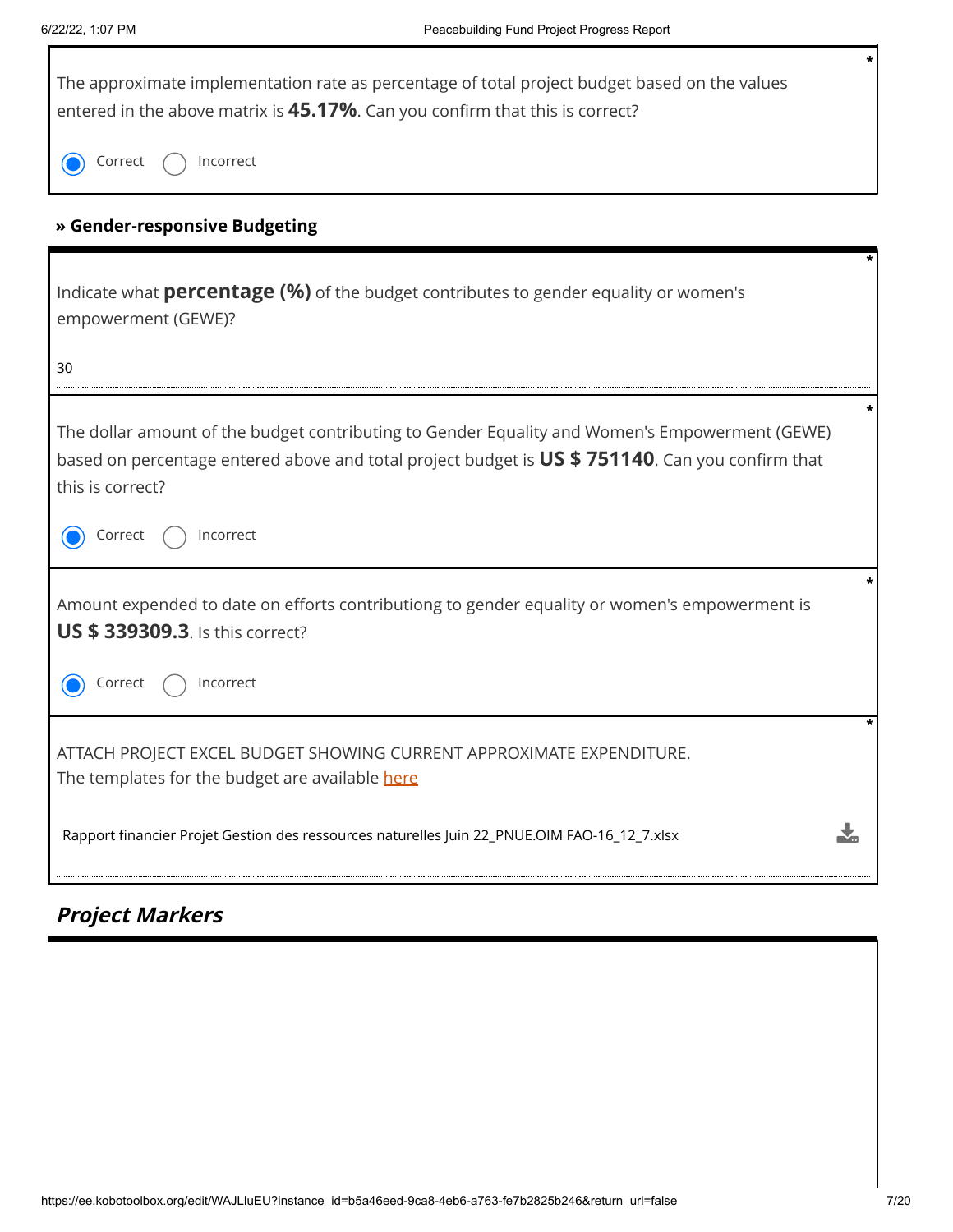Г

| Please select the Gender Marker Associated with this project                                                                                                                       | * |
|------------------------------------------------------------------------------------------------------------------------------------------------------------------------------------|---|
| Score 1 for projects that contribute in some way to gender equality, but not significantly (less than 30% of the total<br>budget for GEWE)                                         |   |
| Score 2 for projects that have gender equality as a significant objective and allocate between 30 and 79% of the total<br>project budget to GEWE                                   |   |
| Score 3 for projects that have gender equality as a principal objective and allocate at least 80% of the total project<br>budget to Gender Equality and Women's Empowerment (GEWE) |   |
| Please select the Risk Marker Associated with this project                                                                                                                         | * |
| Risk marker 0 = low risk to achieving outcomes                                                                                                                                     |   |
| Risk marker 1 = medium risk to achieving outcomes                                                                                                                                  |   |
| Risk marker 2 = high risk to achieving outcomes                                                                                                                                    |   |
| Please select the PBF Focus Area associated with this project                                                                                                                      | * |
| (1.1) Security Sector Reform                                                                                                                                                       |   |
| (1.2) Rule of Law                                                                                                                                                                  |   |
| (1.3) Demobilisation, Disarmament and Reintegration                                                                                                                                |   |
| (1.4) Political Dialogue                                                                                                                                                           |   |
| (2.1) National reconciliation                                                                                                                                                      |   |
| (2.2) Democratic Governance                                                                                                                                                        |   |
| (2.3) Conflict prevention/management                                                                                                                                               |   |
| (3.1) Employment                                                                                                                                                                   |   |
| (3.2) Equitable access to social services                                                                                                                                          |   |
| (4.1) Strengthening of essential national state capacity                                                                                                                           |   |
| (4.2) Extension of state authority/Local Administration                                                                                                                            |   |
| (4.3) Governance of peacebuilding resources (including PBF Secretariats)                                                                                                           |   |
| Is the project part of one or more PBF priority windows?                                                                                                                           | * |
| Select all that apply<br>Gender promotion initiative                                                                                                                               |   |
| Youth promotion initiative                                                                                                                                                         |   |
| Transition from UN or regional peacekeeping or special political missions                                                                                                          |   |
| Cross-border or regional project                                                                                                                                                   |   |
| None                                                                                                                                                                               |   |
|                                                                                                                                                                                    |   |

# **PART I: OVERALL PROJECT PROGRESS**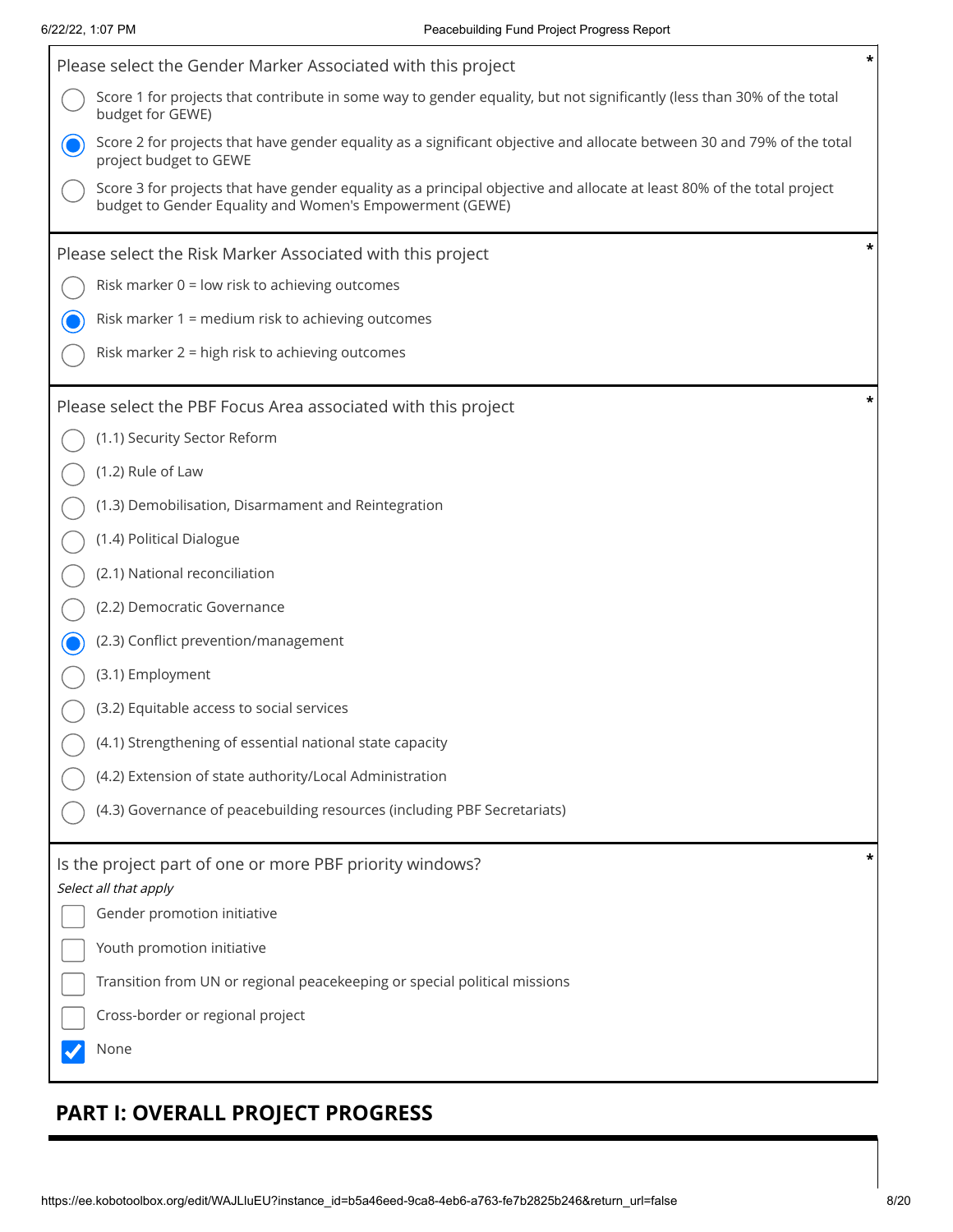NOTES FOR COMPLETING THE REPORT:

- Avoid acronyms and UN jargon, use general /common language.
- Report on what has been achieved in the reporting period, not what the project aims to do.
- **Be as concrete as possible. Avoid theoretical, vague or conceptual discourse.**
- Ensure the analysis and project progress assessment is gender and age sensitive.
- If relevant, please include any COVID-19 related considerations, adjustments and results and respond to section IV. **(This section is optional)**

Briefly outline the *status of the project* in terms of implementation cycle, including whether preliminary/preparatory activities have been completed (i.e. contracting of partners, staff recruitment, etc.)

Please limit your response to 1500 characters including spaces.

**Le premier semestre 2022 a été marqué par une avancée significative dans la mise en œuvre des activités liées au résultat 1 et par l'amorce des activités liées au résultat 2 du projet. Environ 2 874 personnes (1803 hommes, 1014 femmes) ont bénéficié des activités réalisées.**

**Les plans participatifs de gestion du territoire ont été élaborés dans les 6 localités cibles du projet par les cellules communautaires avec l'appui des partenaires de mise en œuvre sur la base d'une méthodologie participative visant à élaborer des stratégies et à trouver des solutions par les communautés elles-mêmes.**

**Cette approche participative a contribué à éveiller une conscience commune sur les défis des communautés en lien avec la gestion de leurs ressources naturelles en vue de. Contribuer à prévenir les conflits.** 

**La planification des activités en rapport avec l'orpaillage a été finalisée. En plus, le processus de recrutement d'une ONG partenaire pour leur mise en œuvre a également été achevé. Par ailleurs, les données de référence des indicateurs pour ce résultat ont été renseignées.**

**Enfin, une étude sur les questions de genre dans la gestion des ressources naturelles et les conflits communautaires est en cours de finalisation tout comme une étude sur les risques liés au changement climatique.**

Summarize the main structural, institutional or societal level change the project has contributed to. This is not anecdotal evidence or a list of individual outputs, but a description of progress made toward the main purpose of the project

#### FOR PROJECTS WITHIN SIX MONTHS OF COMPLETION ONLY; (1500 character limit)

**l'on note déjà un début de changement positif dans les comportements des individus, non seulement en termes de coexistence (cf : agriculteurs et bouviers à Débango et de Tagadi), mais aussi d'accroissement de l'engagement des populations dans la recherche de solutions aux problèmes communautaires. Les rencontres liées à l'élaboration des plans participatifs ont favorisé un mode de prise de décision collective permettant une culture de libre expression et la réduction des incompréhensions.** 

**En outre, il y a une prise de conscience accrue des communautés sur l'importance de l'implication des femmes et des jeunes dans la prise de décision concernant la gestion des ressources naturelles. En témoignent les propos de Kamagaté Dramane (Débango), « personnellement, c'est la participation des femmes qui me plait. Ici c'était compliqué de voir les femmes participer à une discussion avec les hommes. Au début certains ne voulaient pas. Mais maintenant, tout le monde voit que les femmes peuvent faire le même travail avec nous ».** 

**Par ailleurs, l'implication des acteurs étatiques dans l'élaboration des plans a permis d'établir un lien avec les politiques et stratégies régionales. De plus, les consultations préalables avec les différents acteurs ont permis une bonne compréhension du contexte et de la gouvernance locale**

**\***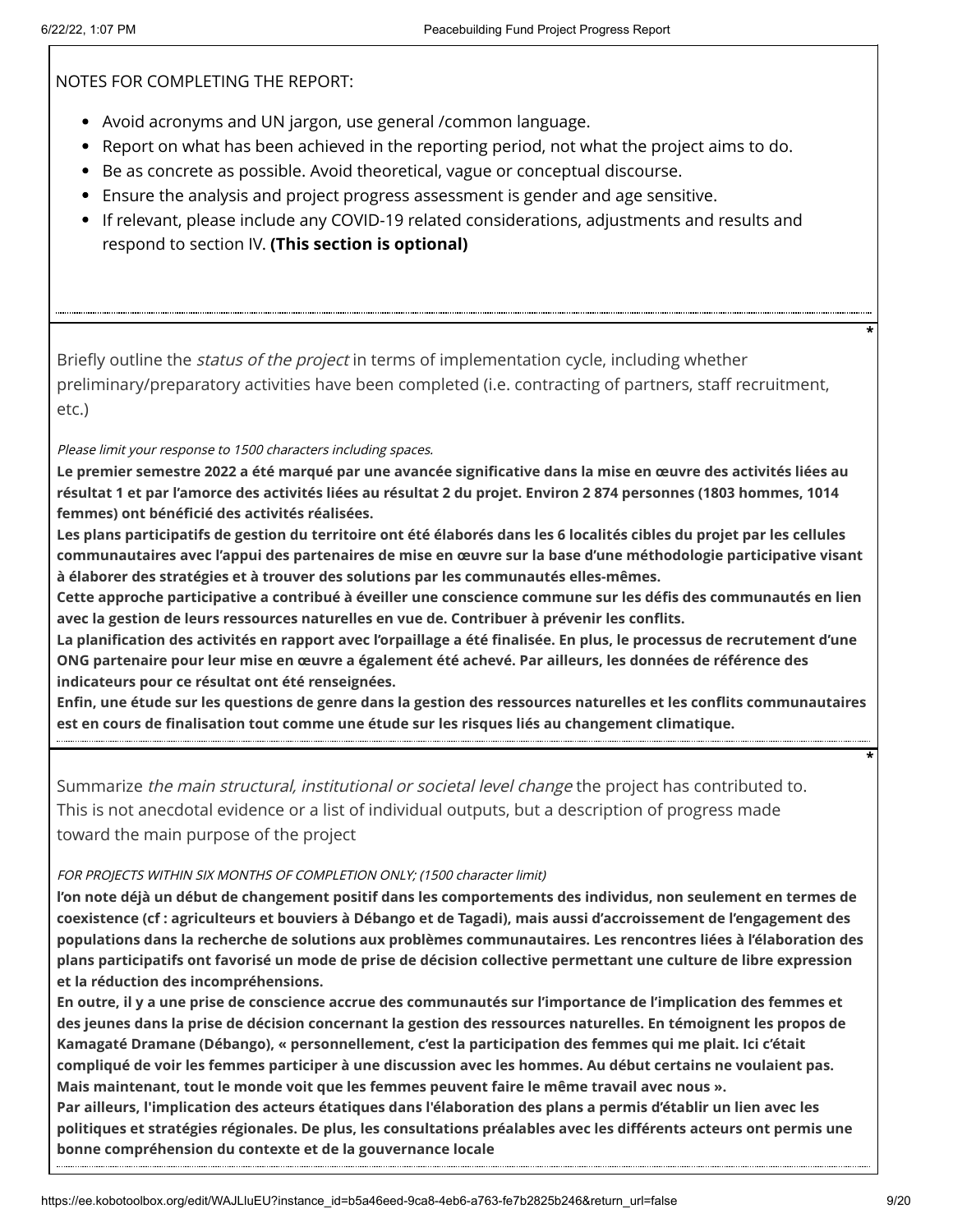## **PART II: RESULT PROGRESS BY PROJECT OUTCOME**

Describe overall progress under each Outcome made during the reporting period (for June reports: January-June; for November reports: January-November; for final reports: full project duration). Do not list individual activities. If the project is starting to make/has made a difference at the outcome level, provide specific evidence for the progress (quantitative and qualitative) and explain how it impacts the broader political and peacebuilding context.

- "On track" refers to the timely completion of outputs as indicated in the workplan.
- "On track with peacebuilding results" refers to higher-level changes in the conflict or peace factors that the project is meant to contribute to. These effects are more likely in mature projects than in newer ones.

| How many OUTCOMES does this project have                                                                                                                                                                                             |  |  |  |  |  |  |
|--------------------------------------------------------------------------------------------------------------------------------------------------------------------------------------------------------------------------------------|--|--|--|--|--|--|
| 3 4 5 6 7 8 more than 8.<br>21<br>1                                                                                                                                                                                                  |  |  |  |  |  |  |
| Please write out the project outcomes as they are in the project results framework found in the project<br>document                                                                                                                  |  |  |  |  |  |  |
| Outcome 1:<br>Les tensions intercommunautaires autour de la gestion et du partage des ressources naturelles ont diminué dans<br>les communautés cibles                                                                               |  |  |  |  |  |  |
| Outcome 2:<br>La stabilité socio-économiques dans les zones frontalières à Gontougo et Bounkani est renforcée grâce à la mise en<br>œuvre de stratégies économiques viables basées sur la durabilité, l'inclusion et l'état de droit |  |  |  |  |  |  |
| <b>Outcome 1:</b>                                                                                                                                                                                                                    |  |  |  |  |  |  |
| Les tensions intercommunautaires autour de la gestion et du partage des ressources naturelles<br>ont diminué dans les communautés cibles                                                                                             |  |  |  |  |  |  |
| Rate the current status of the outcome progress                                                                                                                                                                                      |  |  |  |  |  |  |
| 3. On Track with evidence of peacebuilding results<br>1. Off Track<br>2. On Track                                                                                                                                                    |  |  |  |  |  |  |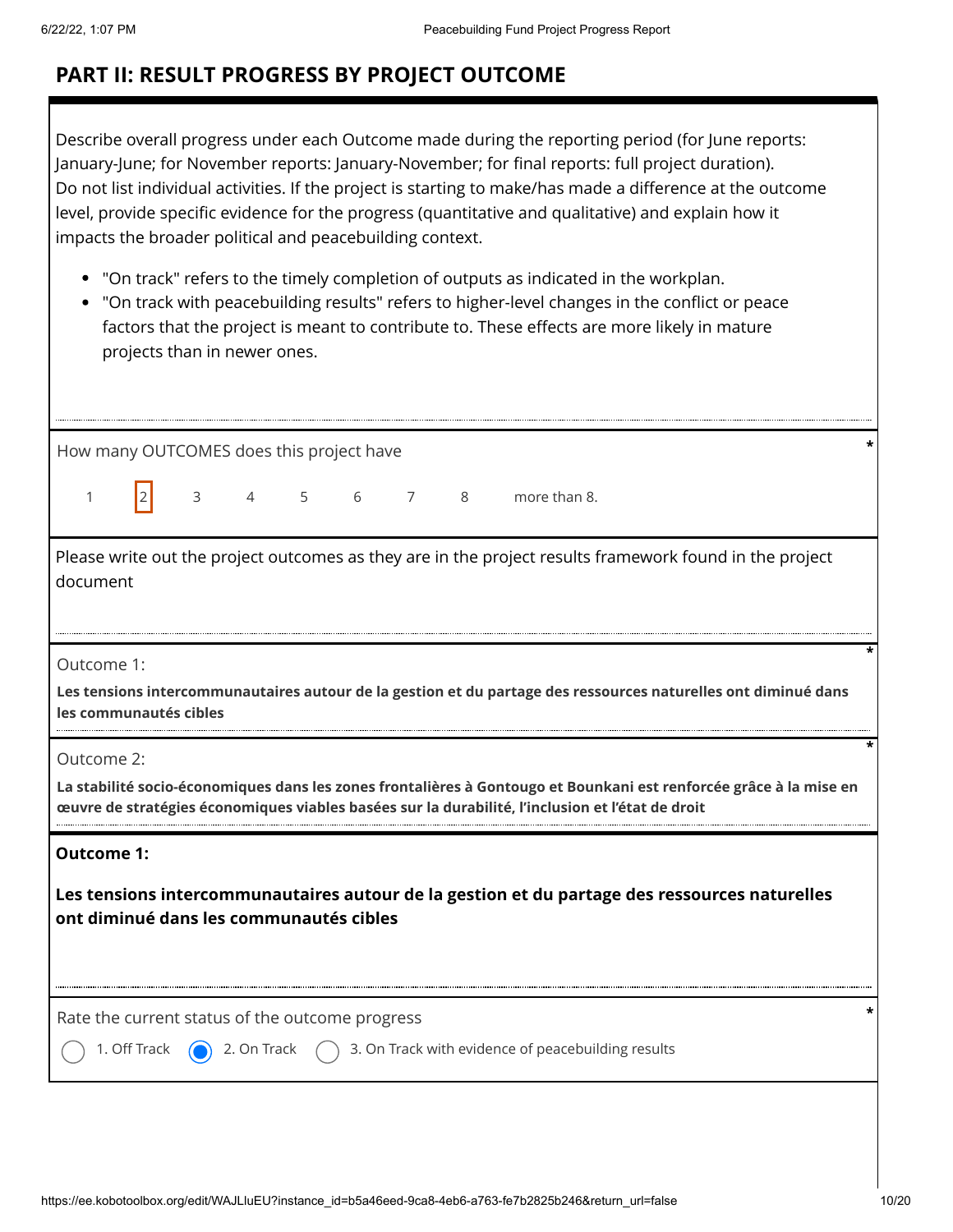Progress summary

Please limit your response to 3000 characters including spaces.

**Des progrès significatifs ont été réalisés dans le cadre de ce résultat et estimé à plus de 90 % de réalisation ; Les organes de gouvernance locales ont été renforcées par la mise en place et la formalisation de six (06) cellules communautaires composés de 182 membres, dont 36% de femmes et de 12% de Peulhs.** 

**Le renforcement de capacités de ces organes en matière de gestion des conflits liés à la gestion et à l'utilisation des ressources naturelles et sur la méthodologie d'élaboration du plan environnementale ont abouti à la conception de 6 plans d'action (PAEC°).**

**Certaines activités du plan d'action élaborées par les cellules communautaires seront directement financées par le projet tandis que certaines seront intégrées dans la planification opérationnelle de certains acteurs tels la GIZ ,l'ong Acting for Live (AFAL).**

**Un plaidoyer a été mené auprès des conseils régionaux pour la prise en compte de certaines initiatives dans leur plan de développement local.**

**7000 personnes ont été touchées à l'issue de l'organisation de 2 campagnes de sensibilisation dans la gestion des ressources naturelles et l'application du cadre légal à travers des activités socio-culturelles, des émissions de radio locales impliquant les cellules communautaires .en plus des diffusions de spots radio , l'ensemble de ces initiatives ont permis de faire évoluer les mentalités dans les différentes langues locales (Koulango, Lobi, Abron, Malinké). 57 autorités administratives locales ont amélioré leur connaissance et savoir-faire en matière de gestion des conflits liés à la gestion et à l'utilisation des ressources naturelles.**

Indicate any additional analysis on how Gender Equality and Women's Empowerment and/or Youth Inclusion and Responsiveness has been ensured under this Outcome

Please limit your response to 1500 characters including spaces.

**L'égalité des sexes et l'autonomisation des femmes est un des principes fondateurs de ce projet. Les femmes en particulier ont été des participantes très actives au sein des cellules communautaires et dans la mise en œuvre du processus PAEC. Cela a permis, non seulement de prendre en compte leurs préoccupations dans l'élaboration des plans participatifs, mais aussi d'accélérer leur participation dans la sphère de décision au niveau communautaire. Au-delà du PAEC, l'étude menée sur le genre, les ressources naturelles et les conflits fournit des recommandations sur les opportunités d'autonomisation des femmes au cours de la mise en œuvre des activités de la phase 2.**

### **Outcome 2:**

**La stabilité socio-économiques dans les zones frontalières à Gontougo et Bounkani est renforcée grâce à la mise en œuvre de stratégies économiques viables basées sur la durabilité, l'inclusion et l'état de droit**

Rate the current status of the outcome progress **\***

1. Off Track  $\bigcirc$  2. On Track  $\bigcirc$  3. On Track with evidence of peacebuilding results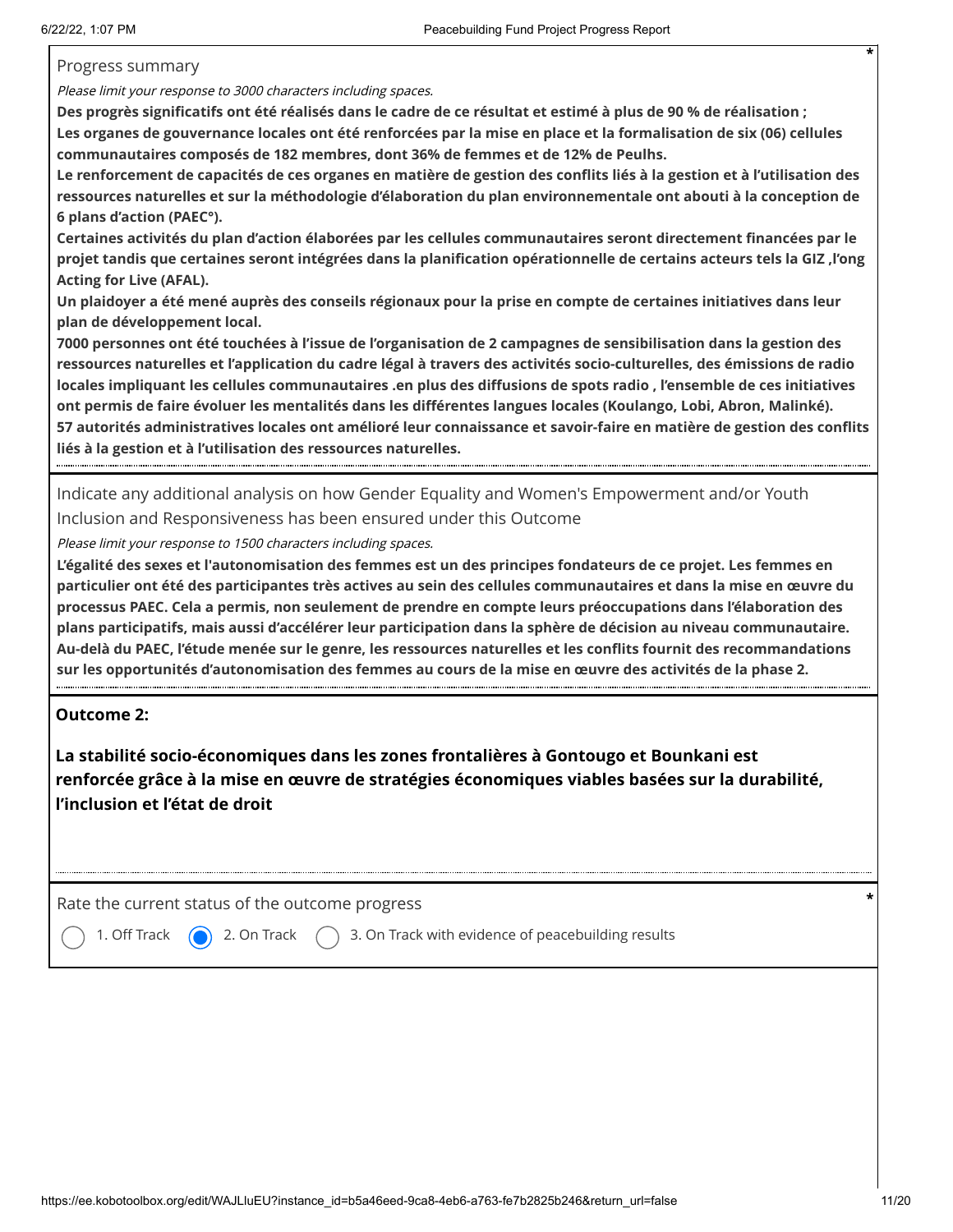Progress summary

Please limit your response to 3000 characters including spaces.

**Au cours du premier semestre de l'année 2022 le projet n'a pas encore enregistré un grand progrès vers le résultat escompté parce que les activités les activités prévues viennent à peine de commencer. Cependant, le projet a noté avec satisfaction le recrutement du partenaire de mise en œuvre du volet orpaillage, l'ONG canadienne « IMPAC T » basée à Abidjan. A ce jour, le partenaire a soumis un plan d'action et un budget qui ont été approuvés. Un premier contrat de six mois a été signé avec IMPACT qui prévoit d'ores et déjà de se rendre sur le terrain dès la fin du mois pour commencer ses activités.**

**Le mapping des activités à financer tiré des plans d'action fera l'objet de discussion entre les parties pour sa validation. Les devis estimatifs de certaines activités comme la maitrise de l'eau dans les exploitations agricoles ou pour l'abreuvement du bétail sont déjà élaborés. La plupart de ces réalisations devront commencer dans le prochain semestre.**

**Ainsi la réhabilitation de la retenue d'eau de Panzarani en vue de l'abreuvement du bétail et de l'alimentation du site maraicher est achevée à 90 % avec des travaux d'élagage du bassin d'eau, de réhabilitation de la digue. Ce qui contribuera au renforcement des capacités de production des communautés face aux défis du changement climatique.**

**Face à la forte attente des communautés exprimée à travers les plans d'action, les financements disponibles sont marginaux et largement insuffisants. Le projet a donc développé des synergies avec les acteurs locaux tels que la GIZ, Acting for live. Ces partenariats permettront de financer des activités d'intérêts communs ou des activités complémentaires. Cette mutualisation des efforts assure une meilleure affectation et gestion de nos ressources tout en bonifiant l'impact aux bénéfices des communautés.** 

**Par ailleurs, les résultats de l'étude de référence des indicateurs liés au résultat 2 sont enfin disponibles.**

Indicate any additional analysis on how Gender Equality and Women's Empowerment and/or Youth Inclusion and Responsiveness has been ensured under this Outcome

Please limit your response to 1500 characters including spaces.

**Les activités à mener au profit des communautés dans le cadre de l'assistance agricole sont pratiquée par les femmes; Il s'agit des travaux de disponibilisation de l'eau en vue de l'irrigation des parcelles.**

### **INDICATOR BASED PERFORMANCE ASSESSMENT**

Using the Project Results Framework as per the approved project document or any amendmentsprovide an update on the achievement of key indicators at the **outcome** level in the table below

- If an outcome has more than 3 indicators , select the 3 most relevant ones with most relevant progress to highlight.
- Where it has not been possible to collect data on indicators, state this and provide any explanation. Provide gender and age disaggregated data. (300 characters max per entry)

**» Outcome 1: Les tensions intercommunautaires autour de la gestion et du partage des ressources naturelles ont diminué dans les communautés cibles**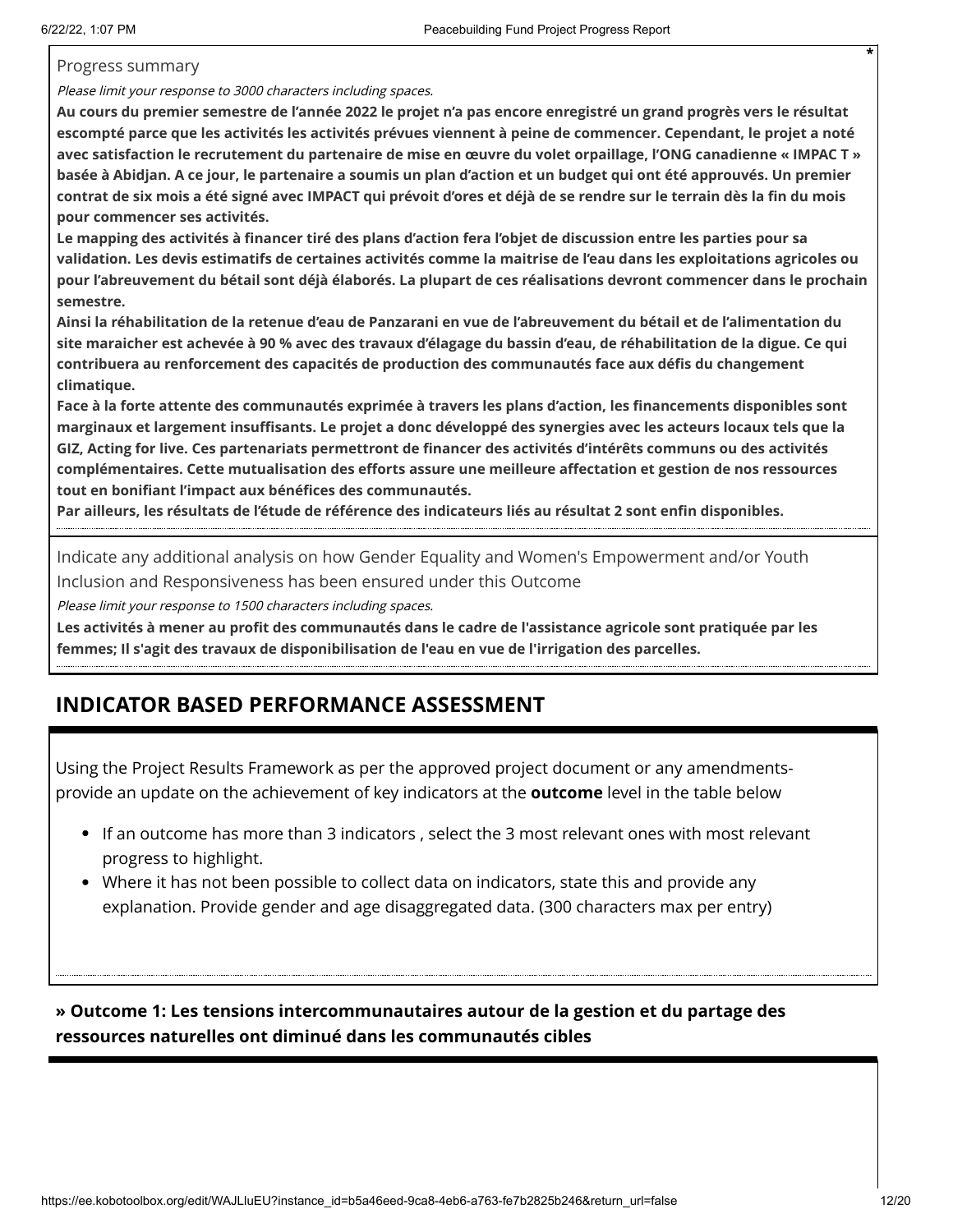6/22/22, 1:07 PM Peacebuilding Fund Project Progress Report

| Outcome<br>1 | Perform<br>ance<br>Indicator<br>s                                                                                                                                                                                                                                          | Indicator<br>Baseline                                | End of<br>Project<br>Indicator<br><b>Target</b> | Indicator<br>Mileston<br>$\mathsf e$ | Current<br>Indicator<br>progress | Reasons<br>for<br>Variance<br>/ Delay<br>(if any) |
|--------------|----------------------------------------------------------------------------------------------------------------------------------------------------------------------------------------------------------------------------------------------------------------------------|------------------------------------------------------|-------------------------------------------------|--------------------------------------|----------------------------------|---------------------------------------------------|
| 1.1          | <b>Réduction de</b><br>la violence<br>communautaire cours des 3<br>liée à l'accès, à<br>l'utilisation et<br>au contrôle<br>des ressources<br>naturelles<br>dans les<br>communautés<br>cibles                                                                               | Nombre de<br>violences au<br>dernières<br>années: 36 | 20                                              |                                      | 10                               |                                                   |
| 1.2          | <b>Réduction du</b><br>nombre de<br>litiges liés à<br>l'accès, à<br>l'utilisation et<br>au contrôle<br>des ressources<br>naturelles<br>soumis à<br>médiation<br>dans les<br>structures<br>existantes de<br>résolution des<br>conflits dans<br>les<br>communautés<br>cibles | Nombre de<br>litiges: 104                            | 70                                              |                                      | 21                               |                                                   |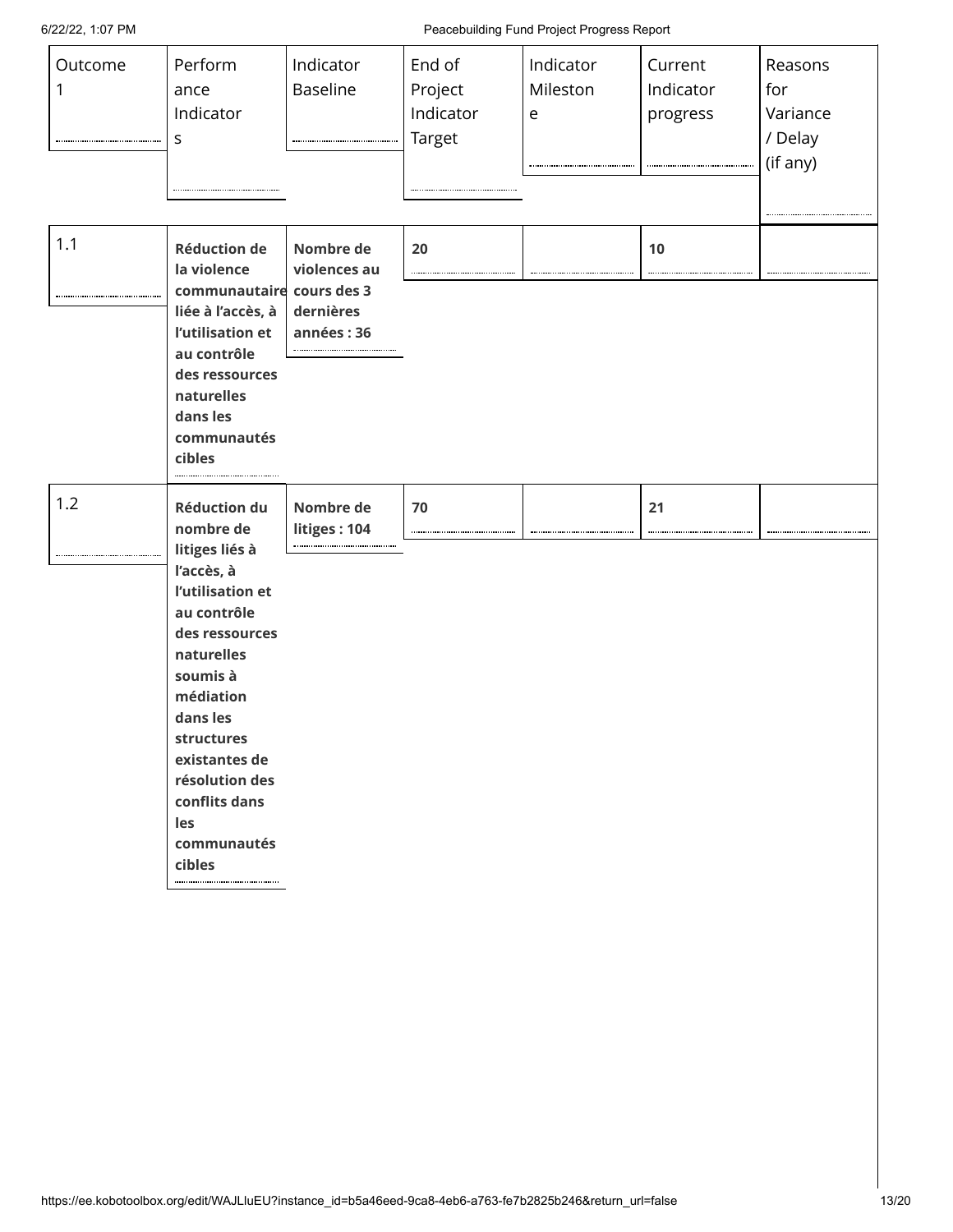| 1.3 | Pourcentage<br>de la<br>population<br>des<br>communautés | 57% de<br>mauvaises<br>perceptions<br>Femmes: 52%<br>Hommes: 60% | 50%<br> |  | Une étude de<br>perception en<br>cours de<br>préparation |
|-----|----------------------------------------------------------|------------------------------------------------------------------|---------|--|----------------------------------------------------------|
|     | cibles ayant                                             |                                                                  |         |  |                                                          |
|     | une<br>perception                                        |                                                                  |         |  |                                                          |
|     | positive des                                             |                                                                  |         |  |                                                          |
|     | autres                                                   |                                                                  |         |  |                                                          |
|     | groupes                                                  |                                                                  |         |  |                                                          |
|     | d'utilisateurs                                           |                                                                  |         |  |                                                          |
|     | de ressources                                            |                                                                  |         |  |                                                          |
|     | naturelles,                                              |                                                                  |         |  |                                                          |
|     | désagrégé par                                            |                                                                  |         |  |                                                          |
|     | sexe/                                                    |                                                                  |         |  |                                                          |
|     | âge/groupe                                               |                                                                  |         |  |                                                          |
|     |                                                          |                                                                  |         |  |                                                          |

### **» Outcome 2: La stabilité socio-économiques dans les zones frontalières à Gontougo et Bounkani est renforcée grâce à la mise en œuvre de stratégies économiques viables basées sur la durabilité, l'inclusion et l'état de droit**

| Outcome<br>$\overline{2}$ | Perform<br>ance<br>Indicator<br>S                                                                                                                                                       | Indicator<br><b>Baseline</b>       | End of<br>Project<br>Indicator<br><b>Target</b> | Indicator<br>Mileston<br>e | Current<br>Indicator<br>progress | Reasons<br>for<br>Variance<br>/ Delay<br>(if any)                                              |
|---------------------------|-----------------------------------------------------------------------------------------------------------------------------------------------------------------------------------------|------------------------------------|-------------------------------------------------|----------------------------|----------------------------------|------------------------------------------------------------------------------------------------|
| 2.1                       | Pourcentage<br>de la<br>population<br>des<br>communautés<br>cible<br>rapportant<br>une<br>augmentation<br>de ses revenus<br>durables grâce<br>au soutien du<br>projet,<br>désagrégé par | <b>Bounkani: 0%</b><br>Gontougo 0% | 50%                                             |                            |                                  | les activités<br>devant<br>permettre de<br>générer des<br>revenus n'a<br>pas encore<br>démarré |
|                           | sexe/<br>âge/groupe                                                                                                                                                                     |                                    |                                                 |                            |                                  |                                                                                                |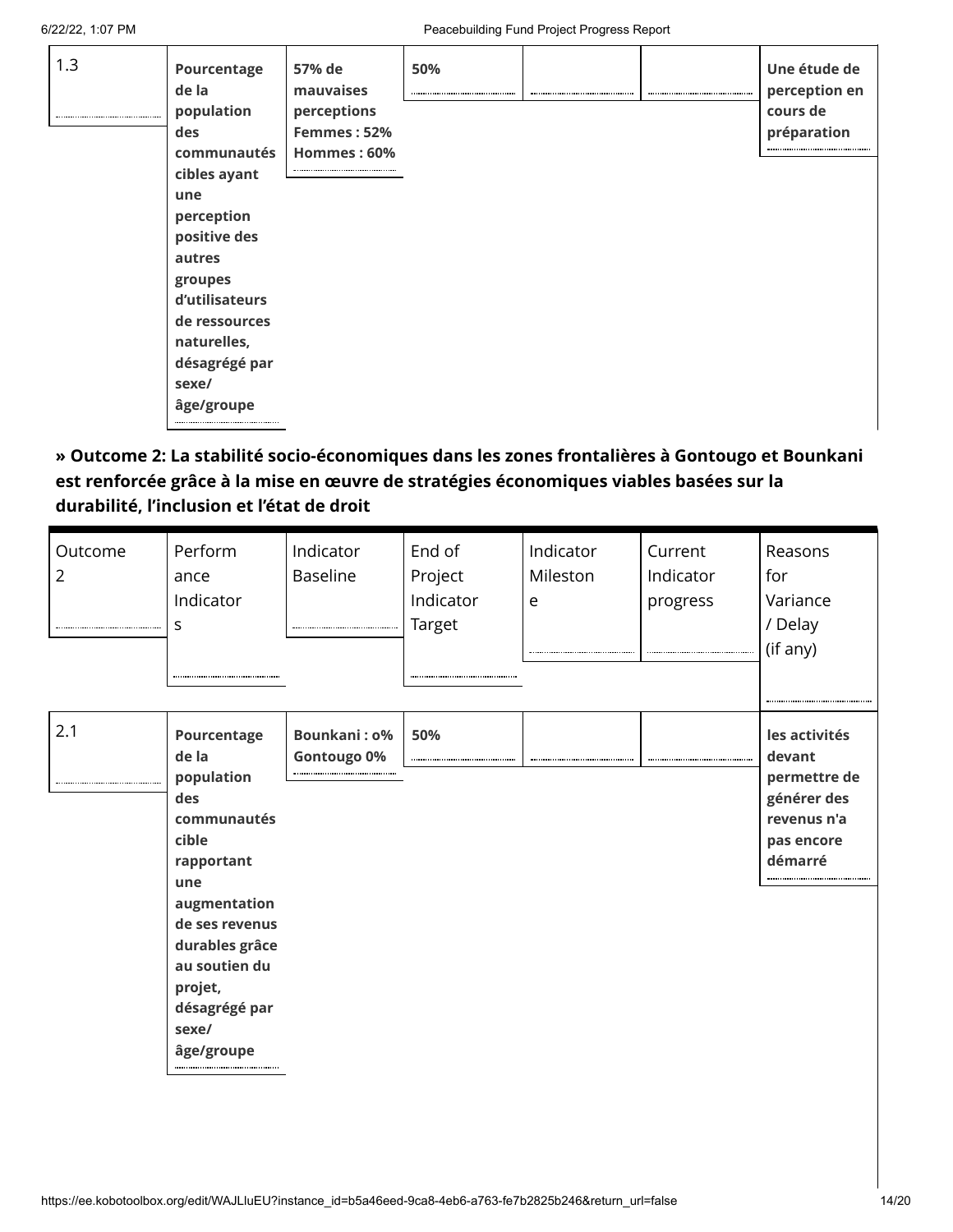6/22/22, 1:07 PM Peacebuilding Fund Project Progress Report

| 2.2 | Pourcentage<br>de la<br>population<br>des<br>communautés<br>cible              | aire de<br>paturage<br>bounkani:<br>4,07%<br>Gontougo<br>:23,5%                     | 25%<br><b>Bounakani</b><br>50% Gontougo |  | Une étude en<br>cours |
|-----|--------------------------------------------------------------------------------|-------------------------------------------------------------------------------------|-----------------------------------------|--|-----------------------|
|     | rapportant<br>une<br>amélioration<br>de leur accès à<br>des<br>infrastructures | <b>Equipement</b><br>de<br>transformation:<br><b>Bounkani:</b><br>6,9%<br>Gontougo: |                                         |  |                       |
|     | sociales de<br>base,<br>désagrégé par<br>sexe/<br>âge/groupe                   | 1,4%<br><b>Forage</b><br>Bounkani;61,7%<br>Gontougo;<br>19,1%                       |                                         |  |                       |
| 2.3 |                                                                                |                                                                                     |                                         |  |                       |

# **PART III: Cross-Cutting Issues**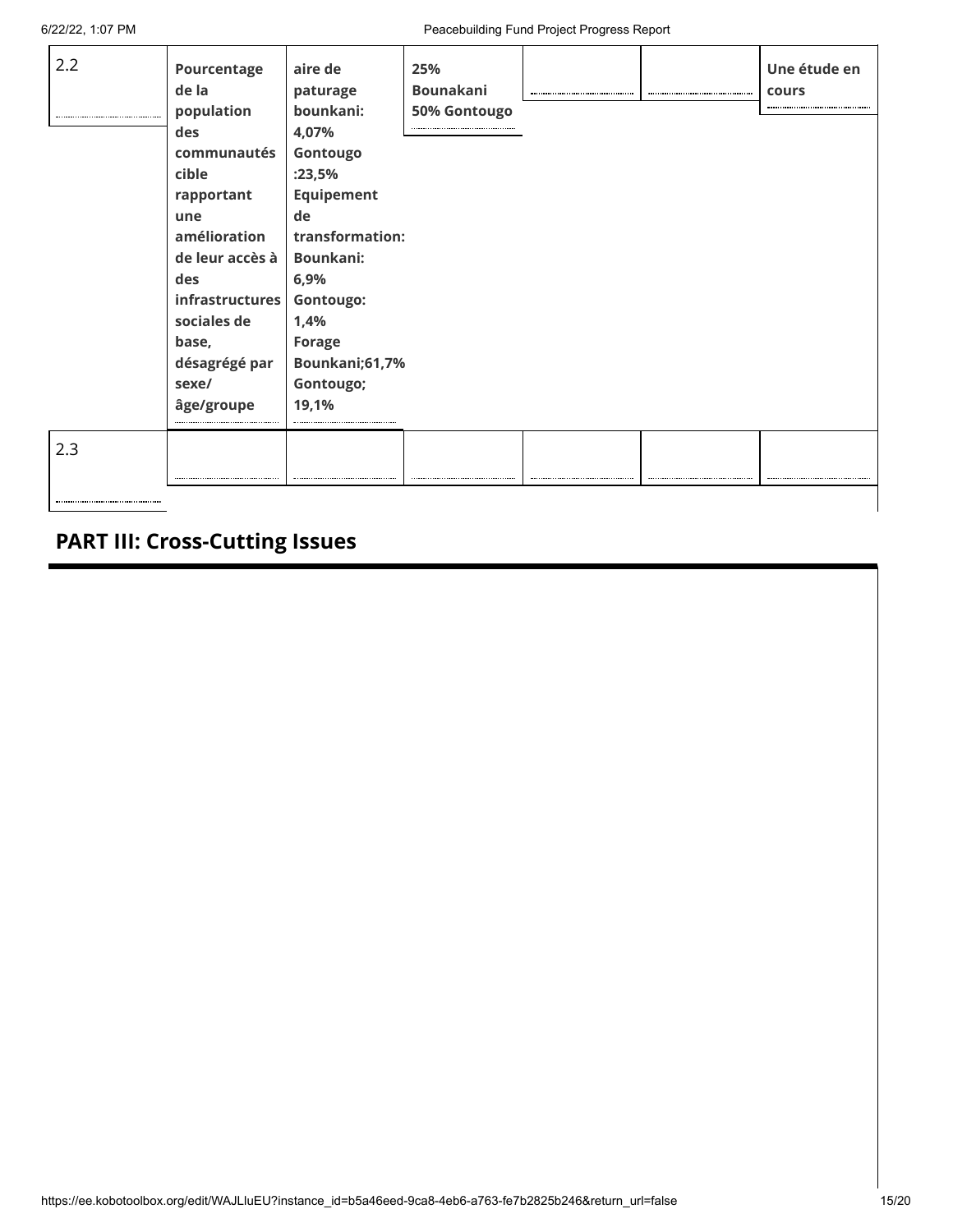Please indicate any significant project-related events anticipated in the next six months, i.e. national dialogues, youth congresses, film screenings, etc.

Please limit your response to 3000 characters including spaces.

**Un diagnostic du secteur de l'orpaillage est en cours. Dans la même lancée, IMPACT entreprendra des séances de sensibilisation, à travers des émissions radiophoniques, ainsi que des formations à l'endroit desdits groupes. Mise en place de 6 AGR au profit des cellules communautaires, qui permettrons de soutenir leur autonomie sur le long terme.** 

**Renforcement des capacités organisationnelles des cellules communautaires en vue d'assurer la mise œuvre et le suivi des plans participatifs.**

**Soutenir la mise en œuvre des plans participatifs élaborés à travers des investissements socio-économiques basés sur l'inclusion et la durabilité.**

**Diversifier le partenariat en vue de financer les sous projets des plans d'actions non financés.** 

**Organisation d'une rencontre tripartite transfrontalière pour adresser les défis communs en lien avec les conflits agriculteurs éleveurs**

In a few sentences, explain whether the project has had a positive *human impact*. May include anecdotal stories about the project's positive effect on the people's lives. Include direct quotes where possible or weblinks to strategic communications pieces.

#### This is an optional question. You may leave it unanswered if not relevant(2000 character limit)

**Il ressort que le projet a eu un impact humain considérable. En effet, des groupes communautaires aux intérêts parfois divergents se sont retrouvés, , pour analyser leurs vulnérabilités face aux ressources naturelles, évaluer eux mêmes les problèmes que posent celles-ci et planifier des activités pour rechercher des solutions.**

**L'approche participative et inclusive de la méthodologie a aidé les communautés à se rendre compte des enjeux et intérêts communs qu'ils ont par rapport à leur environnement, en plus d'avoir développé une meilleure socialisation entre les communautés Peulhs et autochtones. Ce sont 22 Peulhs qui sont engagés dans les cellules communautaires.**

**Depuis le début de projet, aucun recours à la justice n'a été enregistré dans les 6 villages. Kouakou Assandé (Songori), « depuis que la cellule a été mis en place, les gens partagent leurs préoccupations à la cellule pour conseils et résolutions au lié de se déporter devant les autorités ou de se battre entre eux. »**

**Un seul cas de violence lié à l'accès, à l'utilisation et au contrôle des ressources naturelles a été enregistré dans le village de Louomidouo , contre 36 cas relevés au cours des 3 dernières années, selon l'étude de base mené dans les 6 localités en Mai 2021. Même pendant les périodes chaudes d'hivernage autrefois caractérisées par la résurgence des conflits agriculteurs éleveurs. Mieux le retour des éleveurs est envisagé avec la mise en place de zones pastorales à Debango**

You can also upload upto 3 files in various formats (picture files, powerpoint, pdf, video, etc..) to illustrate the human impact of the project **OPTIONAL**

File 1 **OPTIONAL**

Click here to upload file. (< 5MB)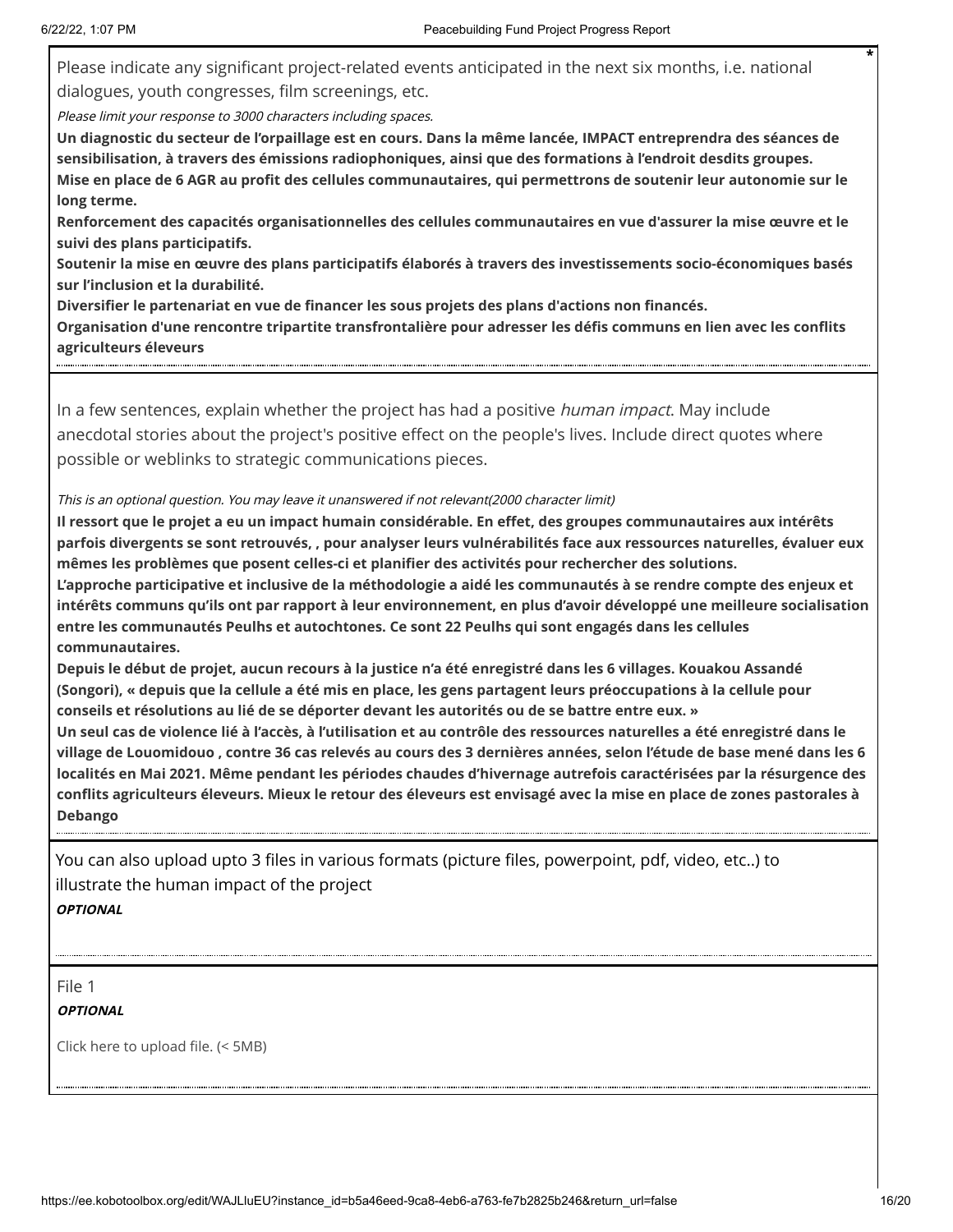## File 2

#### **OPTIONAL**

Click here to upload file. (< 5MB)

File 3

#### **OPTIONAL**

Click here to upload file. (< 5MB)

You can also add upto 3 links to online resources which illustrate the human impact of the project **OPTIONAL**

| Link 1<br><b>OPTIONAL</b> |  |
|---------------------------|--|
| Link 2<br><b>OPTIONAL</b> |  |
| Link 3<br><b>OPTIONAL</b> |  |

#### **» Monitoring**

Please list monitoring activities undertaken in the reporting period

Please limit your response to 1000 characters including spaces.

**Une mission de suivi dans la zone du projet a été conduite au cours de la période de rapportage, précisément du 28 janvier au 4 février 2022. Cette mission a permis à l'équipe de projet d'apprécier le niveau d'appropriation de la méthodologie de la « planification d'actions environnementales communautaires » (PAEC) par les communautés et de prodiguer des conseils pour une meilleure utilisation de cet outil. Par ailleurs, un système de suivi à distance des PMOLs a été établi et des réunions très régulières ont été tenues en ligne avec eux afin de nous assurer de la bonne application de la méthodologie, répondre aux questions, maintenir le rythme et par moment donner des orientations spécifiques**

Do outcome indicators have baselines?

If only some of the outcome indicators have baselines, select 'yes'

|  | $\sim$<br>$\sim$ |
|--|------------------|
|--|------------------|

no

**\***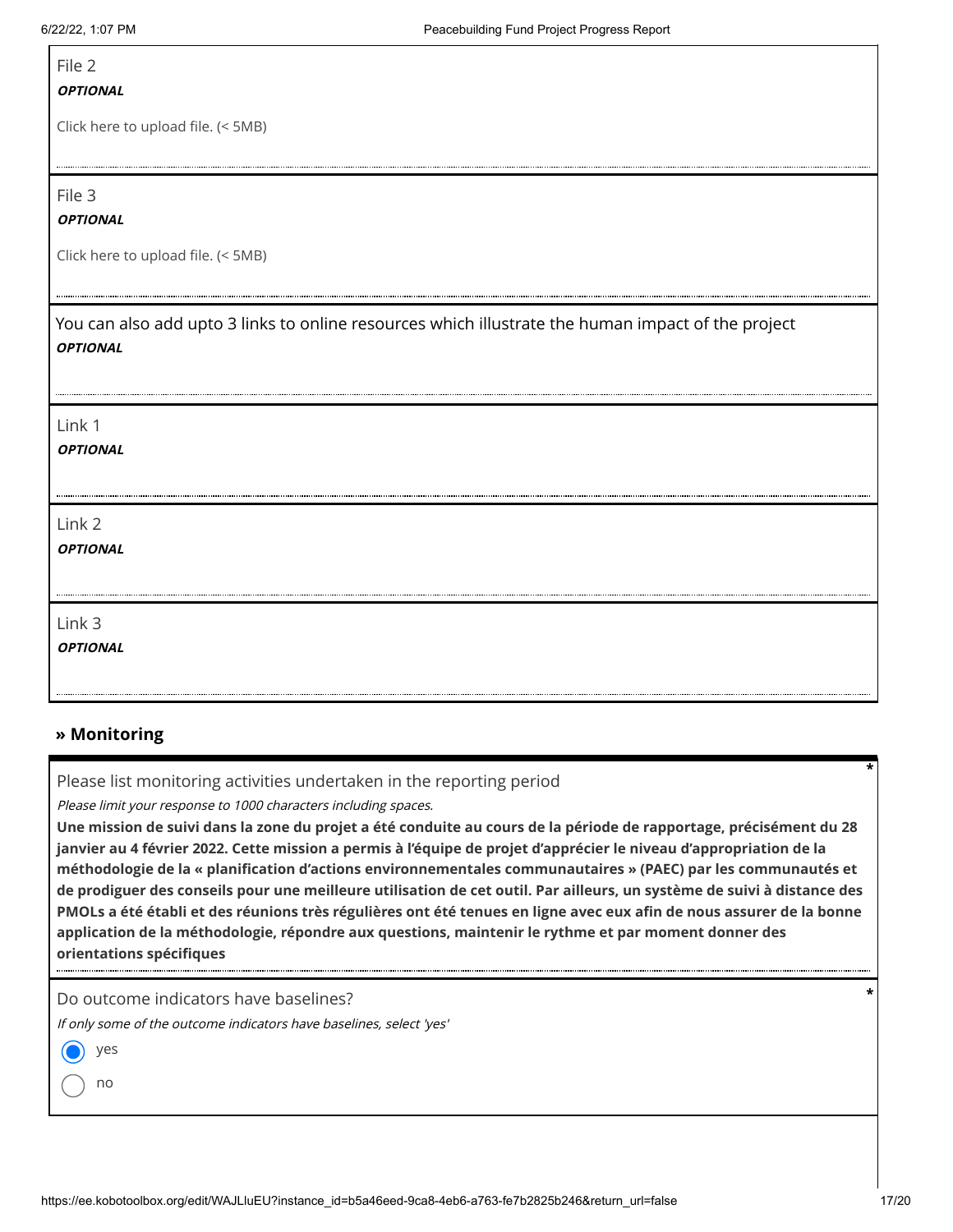| Please provide a brief description<br>Please limit your response to 3000 characters including spaces.<br>Etude de base réalisée                                                     |  |
|-------------------------------------------------------------------------------------------------------------------------------------------------------------------------------------|--|
| Has the project launched perception surveys or other community-based data collection?<br>ves<br>no                                                                                  |  |
| Please provide a brief description<br>Please limit your response to 3000 characters including spaces.<br>Une évaluation environnementale; une étude dans le secteur de l'orpaillage |  |

### **» Evaluation**

| Has an evaluation been conducted during the reporting period?<br>ves<br>no                                                                             |  |
|--------------------------------------------------------------------------------------------------------------------------------------------------------|--|
| Evaluation budget (in USD):<br>45000                                                                                                                   |  |
| If project will end in next six months, describe the evaluation preparations<br>Please limit your response to 3000 characters including spaces.<br>N/A |  |

### **» Catalytic Effect**

| Catalytic Effect (financial): Has the project led to additional funding from other sources?<br>yes                             | $\ast$ |
|--------------------------------------------------------------------------------------------------------------------------------|--------|
| no                                                                                                                             |        |
| Catalytic Effect (non-financial): Has the project enabled or created a larger or longer-term<br>peacebuilding change to occur? |        |
| No catalytic effect                                                                                                            |        |
| Some catalytic effect                                                                                                          |        |
| Significant catalytic effect                                                                                                   |        |
| Very Significant catalytic effect                                                                                              |        |
| Don't Know                                                                                                                     |        |
| Too early to tell                                                                                                              |        |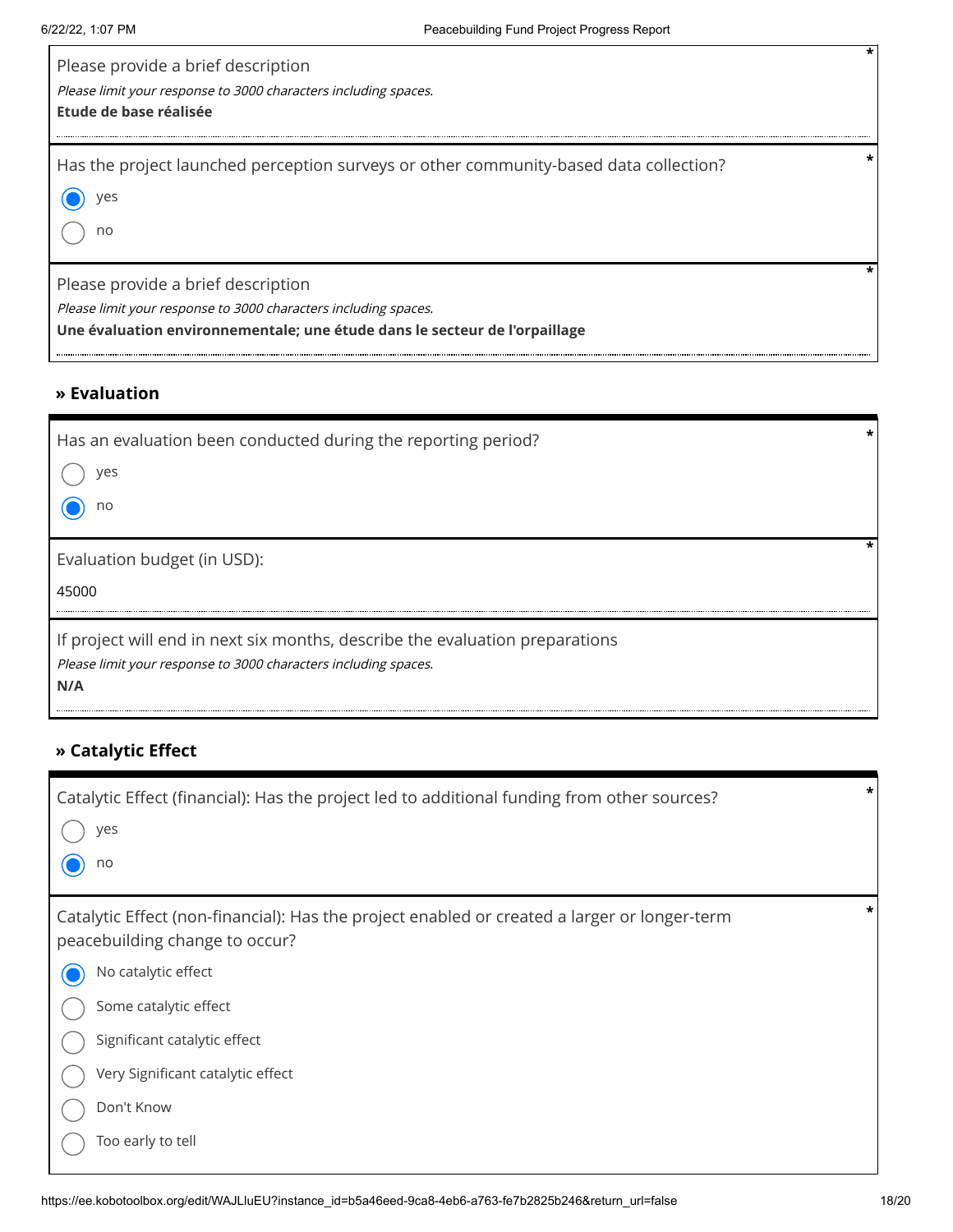| Please respond to these questions if the project underwent any monetary or non-monetary<br>adjustments due to the COVID-19 pandemic.<br>This section is optional. You can leave it blank if not relevant                                                                                                                                                                                                                                                                                                                                                                                                                                                                                                                                                                                                          |
|-------------------------------------------------------------------------------------------------------------------------------------------------------------------------------------------------------------------------------------------------------------------------------------------------------------------------------------------------------------------------------------------------------------------------------------------------------------------------------------------------------------------------------------------------------------------------------------------------------------------------------------------------------------------------------------------------------------------------------------------------------------------------------------------------------------------|
| Monetary adjustments:                                                                                                                                                                                                                                                                                                                                                                                                                                                                                                                                                                                                                                                                                                                                                                                             |
| Please indicate the total amount in USD of adjustments due to COVID-19:                                                                                                                                                                                                                                                                                                                                                                                                                                                                                                                                                                                                                                                                                                                                           |
| Non-monetary adjustments: Please indicate any adjustments to the project which did not have any<br>financial implications:<br>Please limit your response to 3000 characters including spaces.                                                                                                                                                                                                                                                                                                                                                                                                                                                                                                                                                                                                                     |
| Please select all categories which describe the adjustments made to the project (and include details in<br>general sections of this report):<br>Reinforce crisis management capacities and communications<br>Ensure inclusive and equitable response and recovery<br>Strengthen inter-community social cohesion and border management<br>Counter hate speech and stigmatization and address trauma<br>Support the SG's call for a global ceasefire<br>None<br>Other (please describe):<br>If relevant, please share a COVID-19 success story of this project (i.e. how adjustments of this project<br>made a difference and contributed to a positive response to the pandemic/prevented tensions or<br>violence related to the pandemic etc.)<br>Please limit your response to 3000 characters including spaces. |
|                                                                                                                                                                                                                                                                                                                                                                                                                                                                                                                                                                                                                                                                                                                                                                                                                   |
| Are there any other issues concerning project implementation (related to COVID-19 or not) that you<br>want to share, including any capacity needs of the recipient organizations? (1500 character limit)<br>Please limit your response to 3000 characters including spaces.<br>La région Nord Est de la Cote d'ivoire est une zone en proie à des violences armées régulières qui endeuillent les<br>familles. Pour ce faire, le staff a besoin d'escorte des forces armées pour des besoins d'ordre sécuritaires. Parfois,<br>UNDDS déconseille la visite de certains villages comme il a été le cas dans le 1er trimestre 2022.<br>Une détrition prolongée ou réplétives de la situation sécuritaire est à craindre dans la mise en œuvre du projet avec<br>le départ des forces armées européennes du Sahel.   |